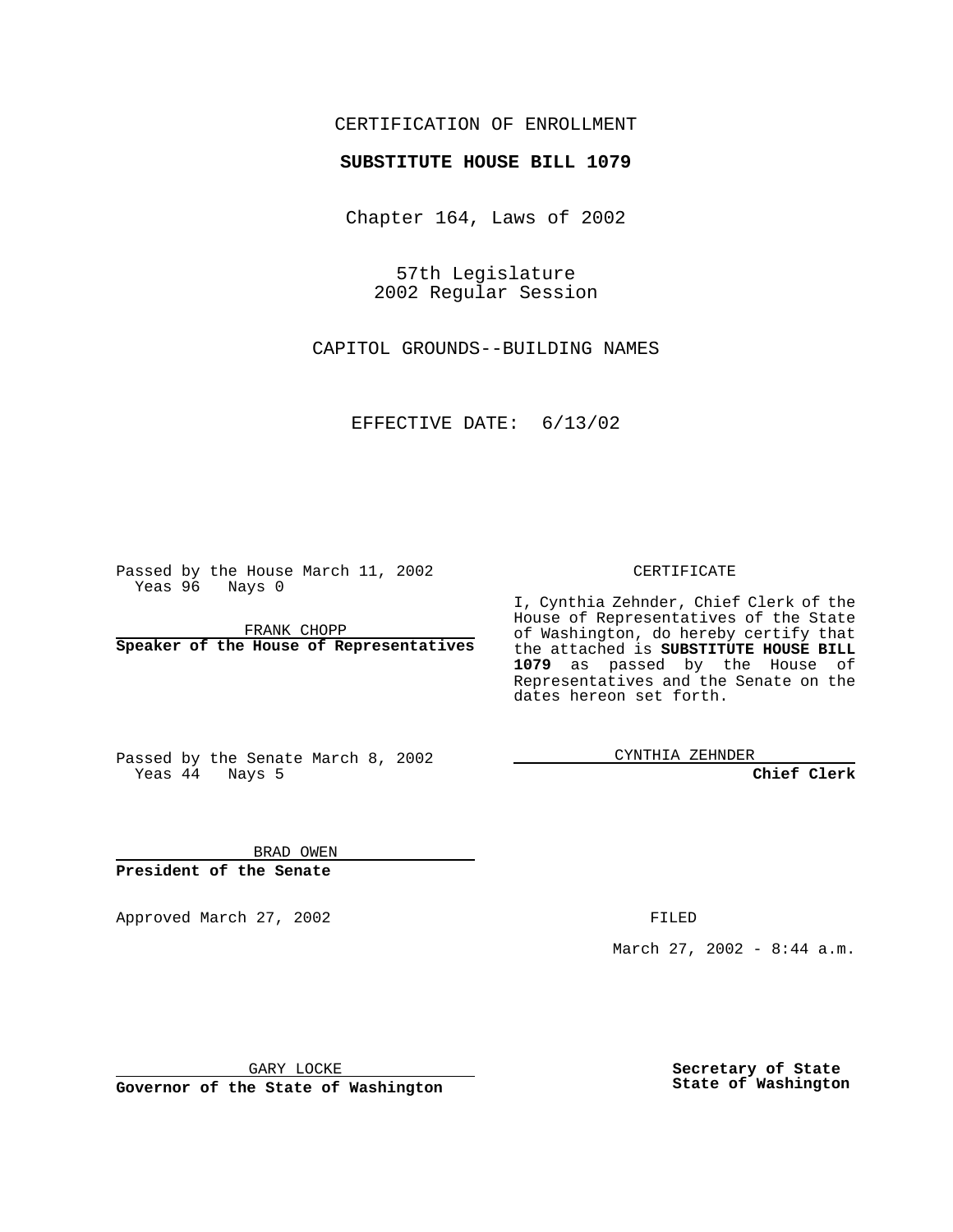## **SUBSTITUTE HOUSE BILL 1079** \_\_\_\_\_\_\_\_\_\_\_\_\_\_\_\_\_\_\_\_\_\_\_\_\_\_\_\_\_\_\_\_\_\_\_\_\_\_\_\_\_\_\_\_\_\_\_

\_\_\_\_\_\_\_\_\_\_\_\_\_\_\_\_\_\_\_\_\_\_\_\_\_\_\_\_\_\_\_\_\_\_\_\_\_\_\_\_\_\_\_\_\_\_\_

### AS AMENDED BY THE SENATE

Passed Legislature - 2002 Regular Session

#### **State of Washington 57th Legislature 2002 Regular Session**

**By** House Committee on State Government (originally sponsored by Representatives Romero, Hankins, Haigh, Miloscia, Dickerson, McDermott, Kenney and Edwards)

Read first time 01/24/2002. Referred to Committee on .

1 AN ACT Relating to naming state buildings; and adding a new section 2 to chapter 43.34 RCW.

3 BE IT ENACTED BY THE LEGISLATURE OF THE STATE OF WASHINGTON:

4 NEW SECTION. **Sec. 1.** A new section is added to chapter 43.34 RCW 5 to read as follows:

 (1) The legislature shall approve names for new or existing buildings on the state capitol grounds based upon recommendations from the state capitol committee and the director of the department of general administration, with the advice of the capitol campus design advisory committee, subject to the following limitations:

11 (a) An existing building may be renamed only after a substantial 12 renovation or a change in the predominant tenant agency headquartered 13 in the building.

14 (b) A new or existing building may be named or renamed after:

15 (i) An individual who has played a significant role in Washington 16 history;

17 (ii) The purpose of the building;

18 (iii) The single or predominant tenant agency headquartered in the 19 building;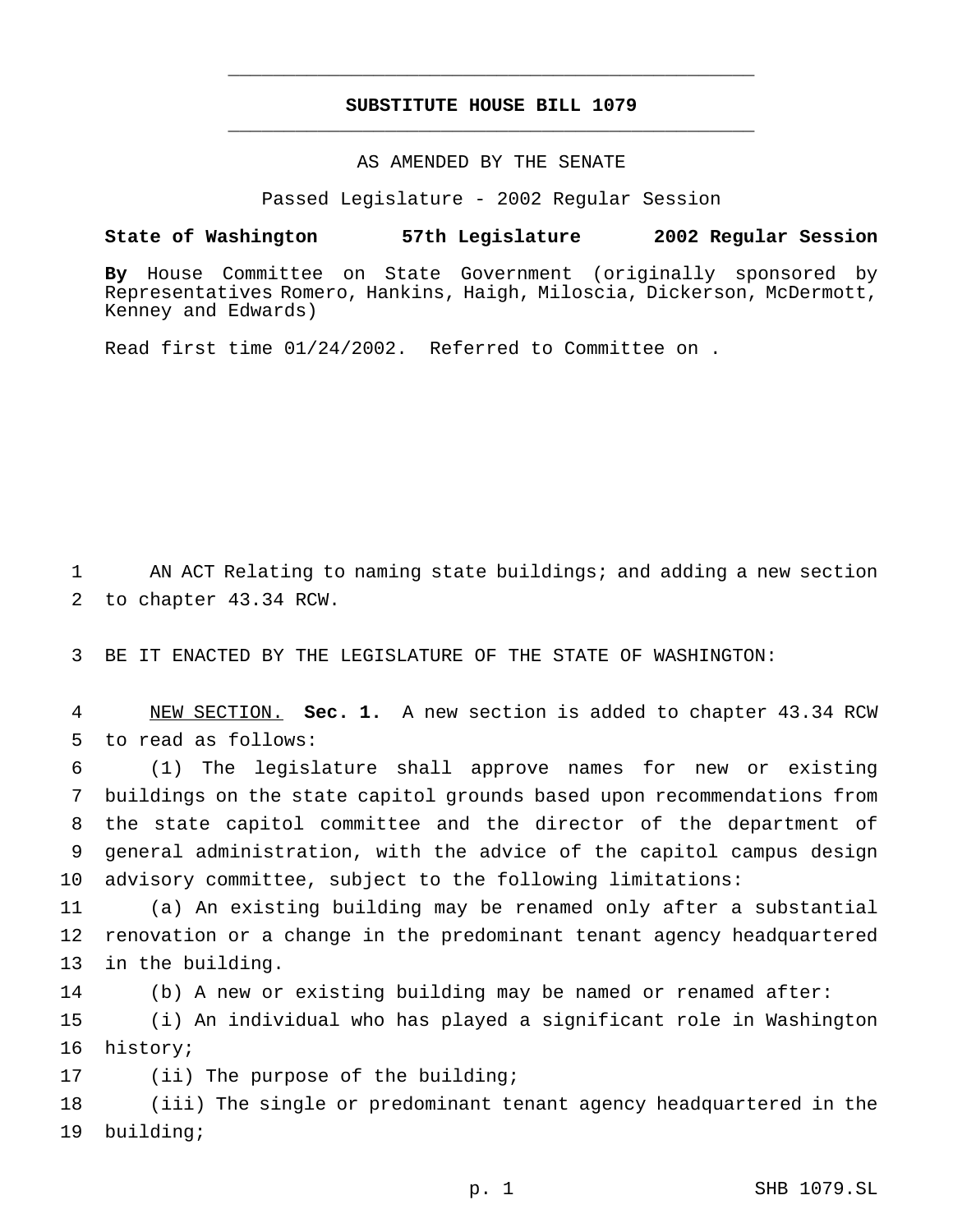(iv) A significant place name or natural place in Washington;

(v) A Native American tribe located in Washington;

(vi) A group of people or type of person;

 (vii) Any other appropriate person consistent with this section as recommended by the director of the department of general administration.

 (c) The names on the facades of the state capitol group shall not be removed.

 (2) The legislature shall approve names for new or existing public rooms or spaces on the west capitol campus based upon recommendations from the state capitol committee and the director of the department of general administration, with the advice of the capitol campus design advisory committee, subject to the following limitations:

 (a) An existing room or space may be renamed only after a substantial renovation;

 (b) A new or existing room or space may be named or renamed only after:

 (i) An individual who has played a significant role in Washington history;

20 (ii) The purpose of the room or space;

(iii) A significant place name or natural place in Washington;

(iv) A Native American tribe located in Washington;

(v) A group of people or type of person;

 (vi) Any other appropriate person consistent with this section as recommended by the director of the department of general administration.

 (3) When naming or renaming buildings, rooms, and spaces under this section, consideration must be given to: (a) Any disparity that exists with respect to the gender of persons after whom buildings, rooms, and spaces are named on the state capitol grounds; (b) the diversity of human achievement; and (c) the diversity of the state's citizenry and history.

 (4) For purposes of this section, "state capitol grounds" means buildings and land owned by the state and otherwise designated as state capitol grounds, including the west capitol campus, the east capitol campus, the north capitol campus, the Tumwater campus, the Lacey campus, Sylvester Park, Centennial Park, the Old Capitol Building, and Capitol Lake.